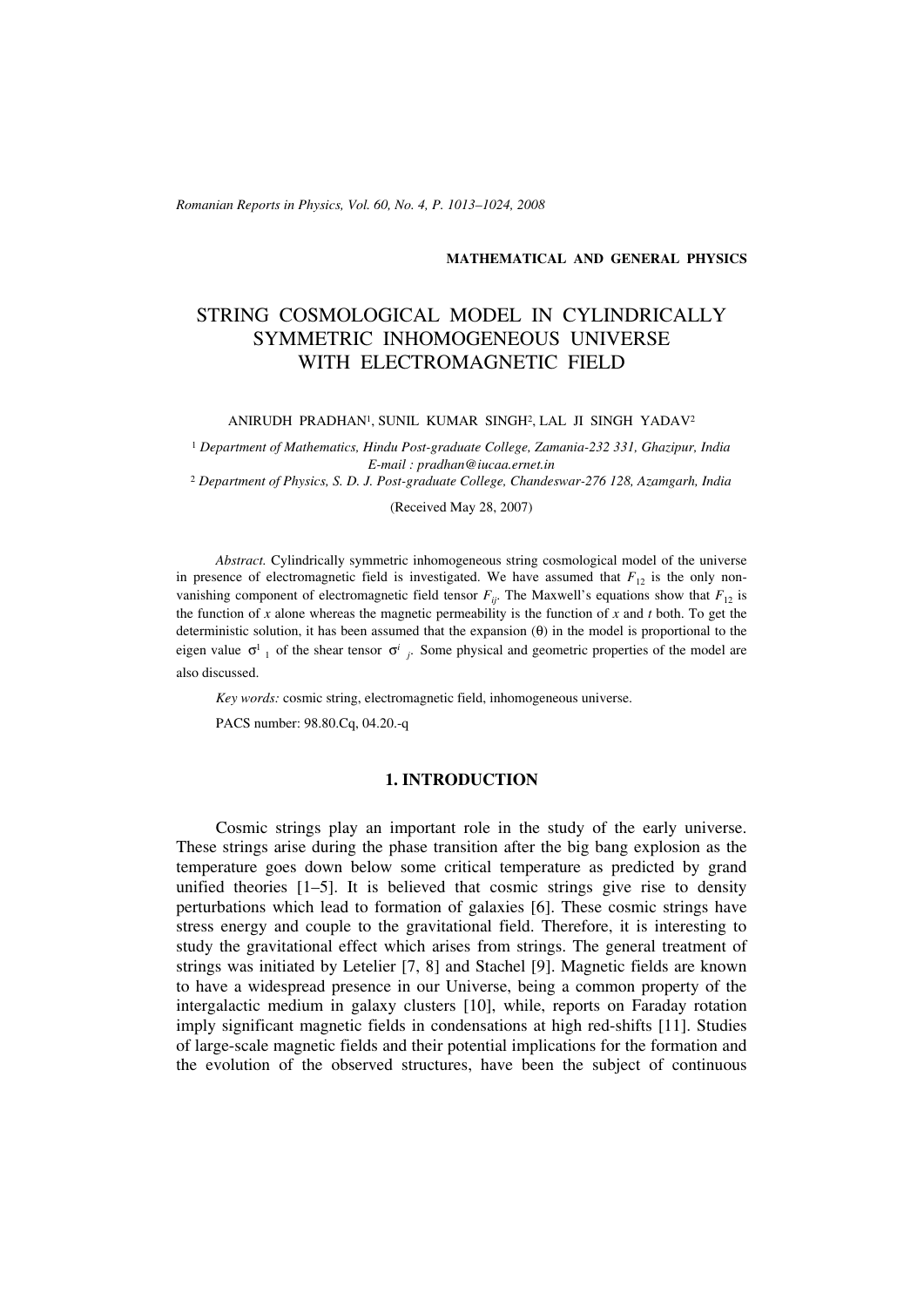1014 Anirudh Pradhan *et al.* 2

investigation (see  $e.g.$  [12–19] for a representative though incomplete list). The origin of these fields, whether of astrophysical or cosmological origin, remains an unresolved issue. Also Harrison [20] has suggested that magnetic field could have a cosmological origin. If magnetism has a cosmological origin, as observation of μ*G* fields in galaxy clusters and high red-shift protogalaxies seem to suggest, it could have affected the evolution of the Universe [21]. As a natural consequences, we should include magnetic fields in the energy-momentum tensor of the early universe. The choice of anisotropic cosmological models in Einstein system of field equations leads to the cosmological models more general than Robertson-Walker model [22]. The presence of primordial magnetic fields in the early stages of the evolution of the universe has been discussed by several authors [23–31]. Melvin [32], in his cosmological solution for dust and electromagnetic field suggested that during the evolution of the universe, the matter was in a highly ionized state and was smoothly coupled with the field, subsequently forming neutral matter as a result of universe expansion. Hence the presence of magnetic field in string dust universe is not unrealistic.

Benerjee *et al.* [33] have investigated an axially symmetric Bianchi type I string dust cosmological model in presence and absence of magnetic field. The string cosmological models with a magnetic field are also discussed by Chakraborty [34], Tikekar and Patel [35, 36]. Patel and Maharaj [37] investigated stationary rotating world model with magnetic field. Ram and Singh [38] obtained some new exact solution of string cosmology with and without a source free magnetic field for Bianchi type I space-time in the different basic form considered by Carminati and McIntosh [39]. Singh and Singh [40] investigated string cosmological models with magnetic field in the context of space-time with  $G_3$ symmetry. Singh [41, 42] has studied string cosmology with electromagnetic fields in Bianchi type-II, -VIII and -IX space-times. Lidsey, Wands and Copeland [43] have reviewed aspects of super string cosmology with the emphasis on the cosmological implications of duality symmetries in the theory. Bali *et al.* [44, 45] have investigated Bianchi type I magnetized string cosmological models.

Cylindrically symmetric space-time play an important role in the study of the universe on a scale in which anisotropy and inhomogeneity are not ignored. Inhomogeneous cylindrically symmetric cosmological models have significant contribution in understanding some essential features of the universe such as the formation of galaxies during the early stages of their evolution. Bali and Tyagi [17] and Pradhan *et al.* [18, 19] have investigated cylindrically symmetric inhomogeneous cosmological models in presence of electromagnetic field. Barrow and Kunze [46, 47] found a wide class of exact cylindrically symmetric flat and open inhomogeneous string universes. In their solutions all physical quantities depend on at most one space coordinate and the time. Recently Baysal *et al.* [48], Kilinc and Yavuz [49] have investigated some string cosmological models in cylindrically symmetric inhomogeneous universe. Kilinc and Yavuz [50] have also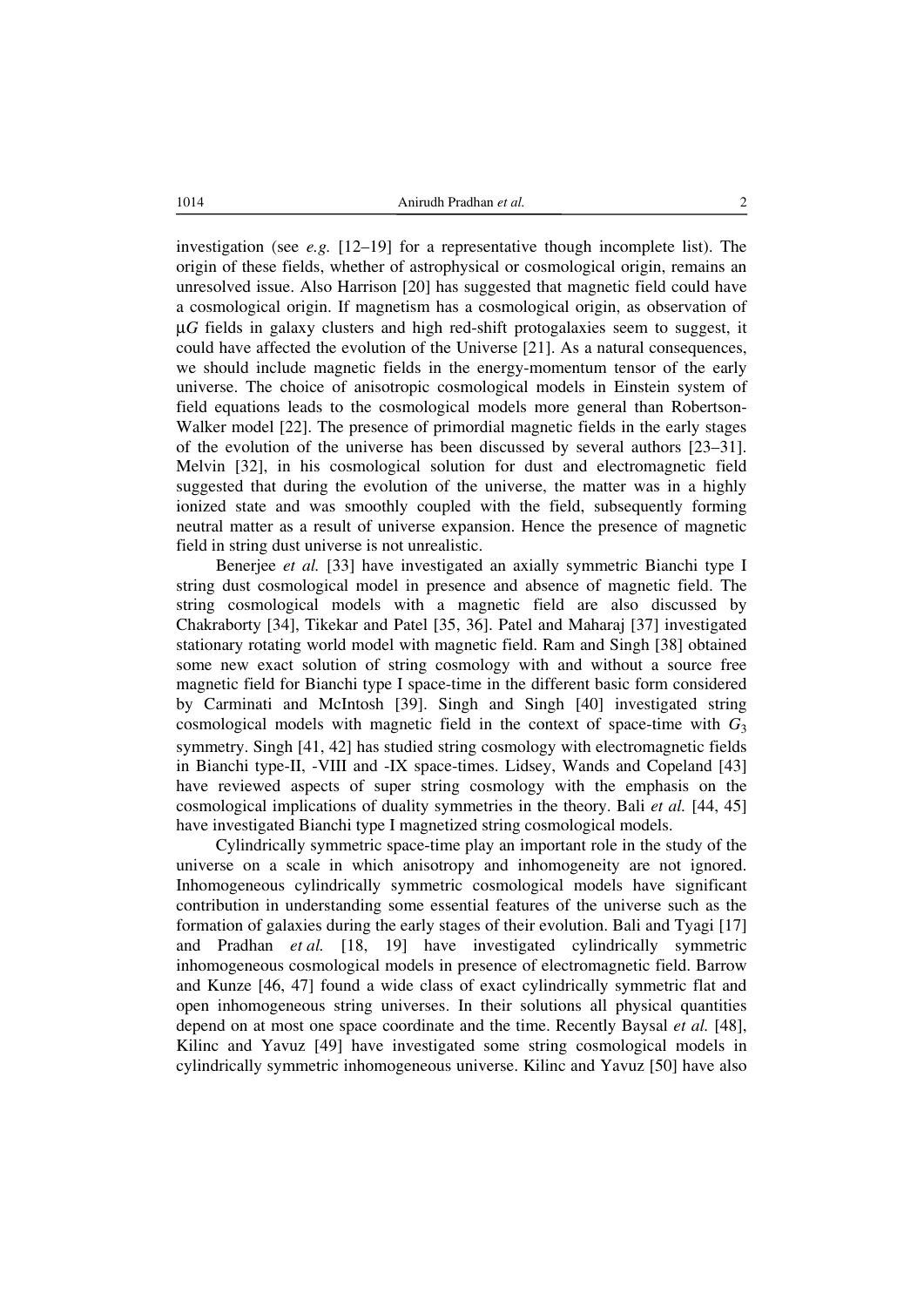obtained string cosmology with magnetic field in cylindrically symmetric space-time. The case of cylindrical symmetry is natural because of the mathematical simplicity of the field equations whenever there exists a direction in which the pressure equal to energy density.

Motivated by the situation discussed above, in this paper, we have obtained a new solution of Einstein's field equations in cylindrically symmetric space-time in presence of electromagnetic field and string as a source. We have taken string and electromagnetic field together as the source gravitational field as magnetic field are anisotropic stress source and low strings are one of anisotropic stress source as well. This paper is organized as follows: The metric and field equations are presented in Section 2. In Section 3, we deal with the solution of the field equations in presence of electromagnetic field with perfect fluid distribution. In Section 3, we deal with some physical and geometric properties of model. Concluding remarks are given in Section 4 .

#### **2. THE METRIC AND FIELD EQUATIONS**

We consider the metric in the form

$$
ds^2 = A^2(dx^2 - dt^2) + B^2 dy^2 + C^2 dz^2,
$$
 (1)

where *A*, *B* and *C* are functions of *x* and *t*. The energy momentum tensor for the string with electromagnetic field has the form

$$
T_i^j = \rho u_i u^j - \lambda x_i x^j + E_i^j,\tag{2}
$$

where  $u_i$  and  $x_i$  satisfy conditions

$$
u^i u_i = -x^i x_i = -1,\tag{3}
$$

and

$$
u^i x_i = 0. \tag{4}
$$

Here  $\rho$  being the rest energy density of the system of strings,  $\lambda$  the tension density of the strings,  $x^i$  is a unit space-like vector representing the direction of strings so that  $x^1 = 0 = x^2 = x^4$  and  $x^3 \neq 0$ , and  $u^i$  is the four velocity vector satisfying the following conditions

$$
g_{ij}u^i u^j = -1.
$$
 (5)

In Eq. (2),  $E_i^j$  is the electromagnetic field given by Lichnerowicz [51]

$$
E_i^j = \overline{\mu} \bigg[ h_l h^l \bigg( u_i u^j + \frac{1}{2} g_i^j \bigg) - h_i h^j \bigg],
$$
 (6)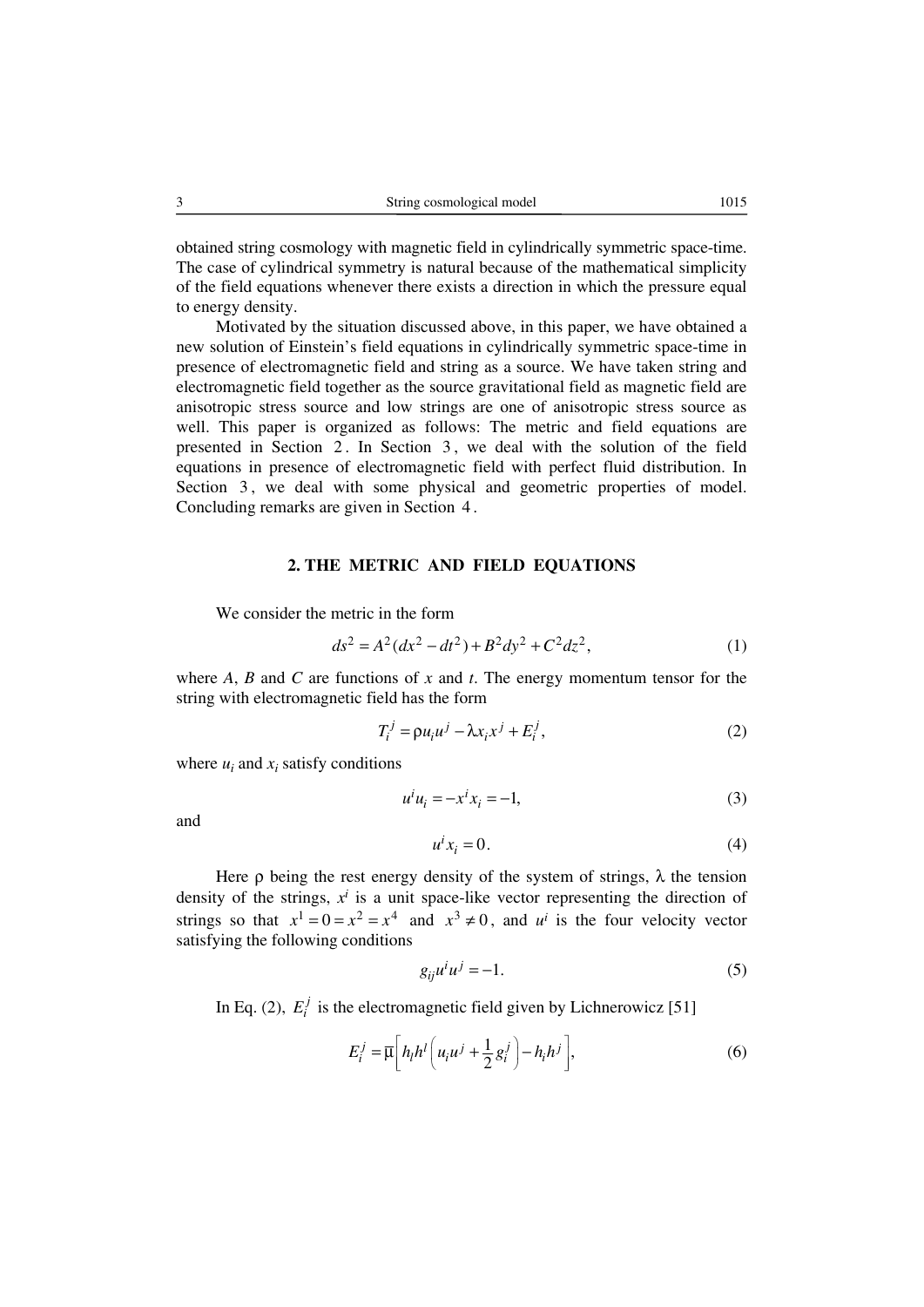where  $\overline{\mu}$  is the magnetic permeability and  $h_i$  the magnetic flux vector defined by

$$
h_i = \frac{1}{\overline{\mu}} \, ^*F_{ji} u^j, \tag{7}
$$

where the dual electromagnetic field tensor  $*F_{ij}$  is defined by Synge [52]

$$
^*F_{ij} = \frac{\sqrt{-g}}{2} \epsilon_{ijkl} F^{kl}.
$$

Here  $F_{ij}$  is the electromagnetic field tensor and  $\epsilon_{ijkl}$  is the Levi-Civita tensor density.

In the present scenario, the comoving coordinates are taken as

$$
u^{i} = \left(0, 0, 0, \frac{1}{A}\right).
$$
 (9)

We choose the direction of string parallel to *z*-axis so that

$$
x^{i} = \left(0, 0, \frac{1}{A}, 0\right). \tag{10}
$$

We consider the current as flowing along the *z*-axis so that  $F_{12}$  is the only non-vanishing component of  $F_{ij}$ . Maxwell's equations

$$
F_{[ij;k]} = 0,\t\t(11)
$$

$$
\left[\frac{1}{\overline{\mu}}F^{ij}\right]_{;j}=J^{i},\tag{12}
$$

require that  $F_{12}$  is the function of *x*-alone and the magnetic permeability is the functions of *x* and *t* both. The semicolon represents a covariant differentiation.

The Einstein's field equations (with  $\frac{8\pi G}{c^4}$  = 1) *c*  $\frac{\pi G}{4}$  =

$$
R_i^j - \frac{1}{2} R g_i^j = -T_i^j,
$$
\t(13)

for the line-element (1) lead to the following system of equations:

$$
\frac{B_{44}}{B} + \frac{C_{44}}{C} - \frac{A_4}{A} \left( \frac{B_4}{B} + \frac{C_4}{C} \right) - \frac{A_1}{A} \left( \frac{B_1}{B} + \frac{C_1}{C} \right) - \frac{B_1 C_1}{BC} + \frac{B_4 C_4}{BC} =
$$
\n
$$
= \left[ \lambda + \frac{F_{12}^2}{2\overline{\mu}A^2B^2} \right] A^2,
$$
\n(14)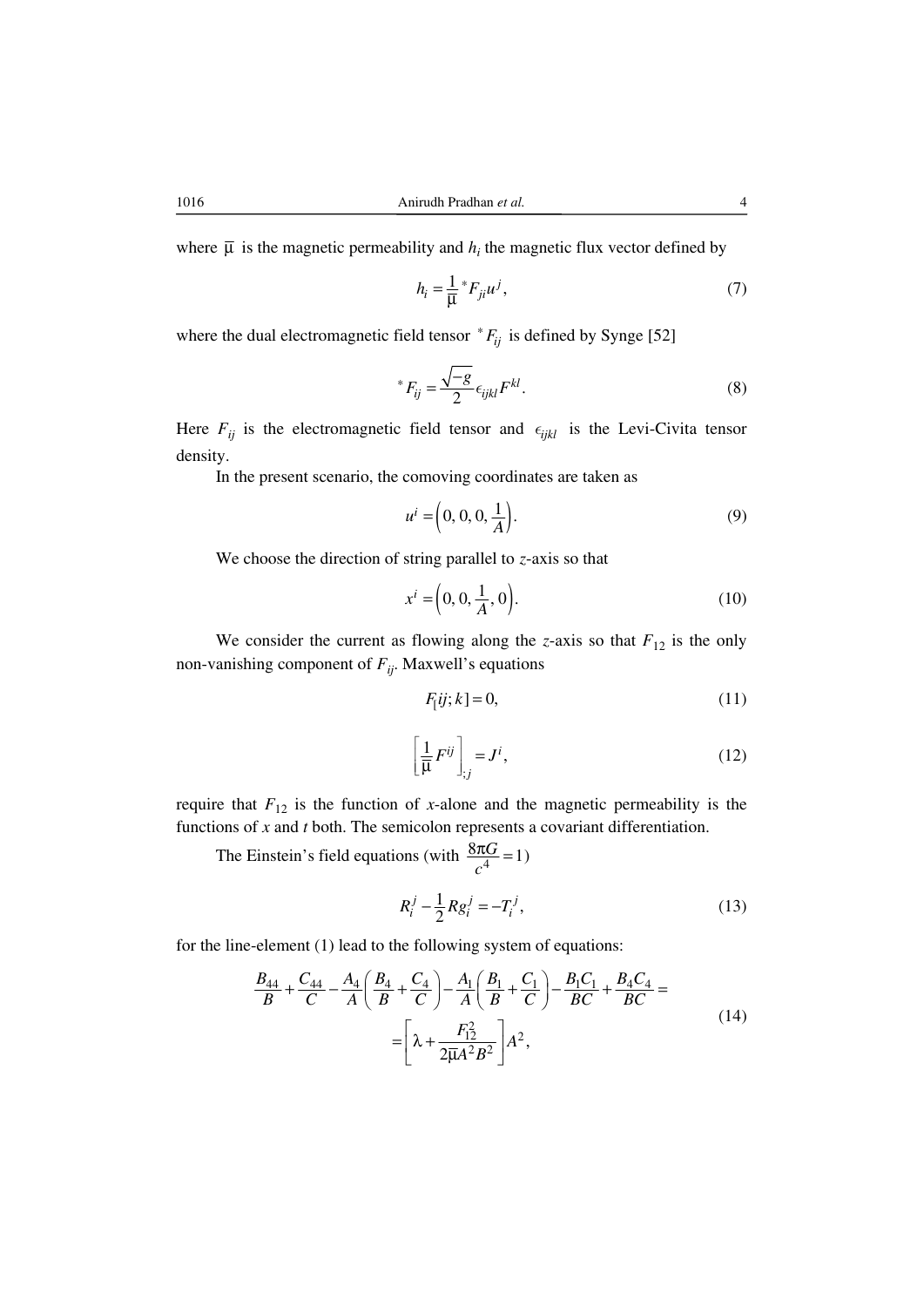$$
\left(\frac{A_4}{A}\right)_4 - \left(\frac{A_1}{A}\right)_1 + \frac{C_{44}}{C} - \frac{C_{11}}{C} = -\left[\frac{F_{12}^2}{2\overline{\mu}A^2B^2}\right]A^2,\tag{15}
$$

$$
\left(\frac{A_4}{A}\right)_4 - \left(\frac{A_1}{A}\right)_1 + \frac{B_{44}}{B} - \frac{B_{11}}{B} = \left[\frac{F_{12}^2}{2\overline{\mu}A^2B^2}\right]A^2,\tag{16}
$$

$$
-\frac{B_{11}}{B} - \frac{C_{11}}{C} + \frac{A_1}{A} \left( \frac{B_1}{B} + \frac{C_1}{C} \right) + \frac{A_4}{A} \left( \frac{B_4}{B} + \frac{C_4}{C} \right) - \frac{B_1 C_1}{BC} + \frac{B_4 C_4}{BC} =
$$
  
= 
$$
\left[ \rho + \frac{F_{12}^2}{2\overline{\mu} A^2 B^2} \right] A^2,
$$
 (17)

$$
\frac{B_{14}}{B} + \frac{C_{14}}{C} - \frac{A_4}{A} \left( \frac{B_1}{B} + \frac{C_1}{C} \right) - \frac{A_1}{A} \left( \frac{B_4}{B} + \frac{C_4}{C} \right) = 0,
$$
\n(18)

where the sub indices 1 and 4 in A, B, C and elsewhere denote ordinary differentiation with respect to *x* and *t* respectively.

The velocity field  $u^i$  is irrotational. The scalar expansion  $\theta$ , shear scalar  $\sigma^2$ , acceleration vector  $\dot{u}_i$  and proper volume  $V^3$  are respectively found to have the following expressions:

$$
\theta = u_{i}^{i} = \frac{1}{A} \left( \frac{A_{4}}{A} + \frac{B_{4}}{B} + \frac{C_{4}}{C} \right),
$$
\n(19)

$$
\sigma^2 = \frac{1}{2}\sigma_{ij}\sigma^{ij} = \frac{1}{3}\Theta^2 - \frac{1}{A^2}\left(\frac{A_4B_4}{AB} + \frac{B_4C_4}{BC} + \frac{C_4A_4}{CA}\right),\tag{20}
$$

$$
\dot{u}_i = u_{i;j} u^j = \left(\frac{A_1}{A}, 0, 0, 0\right) \tag{21}
$$

$$
V^3 = \sqrt{-g} = A^2 BC,\tag{22}
$$

where *g* is the determinant of the metric (1). Using the field equations and the relations (19) and (20) one obtains the Raychaudhuri's equation as

$$
\dot{\theta} = \dot{u}_{;i}^{i} - \frac{1}{3} \theta^{2} - 2\sigma^{2} - \frac{1}{2} \rho_{p},
$$
\n(23)

where dot denotes differentiation with respect to *t* and

$$
R_{ij}u^i u^j = \frac{1}{2} \rho_p. \tag{24}
$$

With the help of Eqs. (1)–(4), (9) and (10), the Bianchi identity  $\left(T_{,j}^{ij}\right)$ reduced to two equations: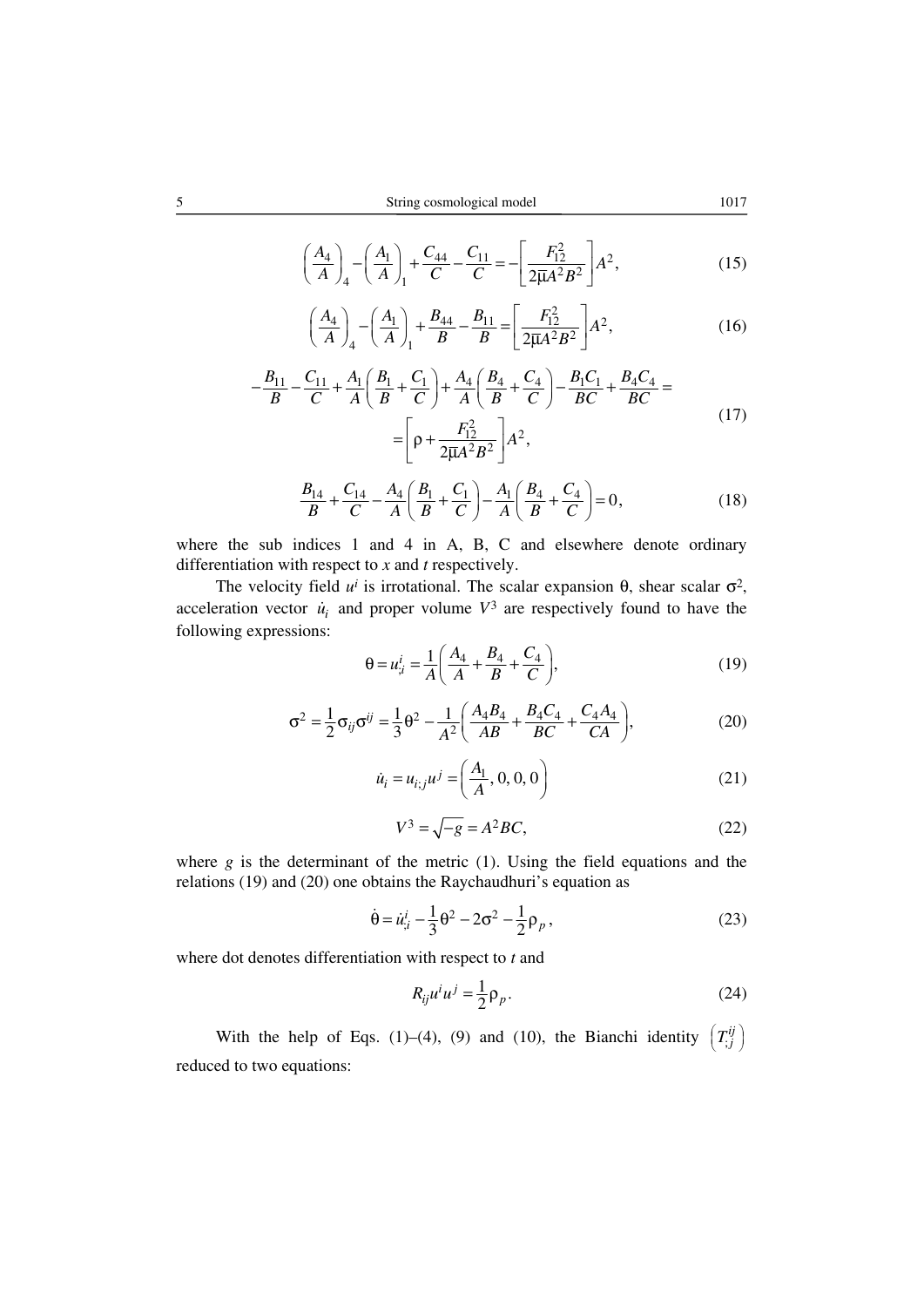$$
\rho_4 - \frac{A_4}{A} \lambda + \left(\frac{A_4}{A} + \frac{B_4}{B} + \frac{C_4}{C}\right)\rho = 0
$$
 (25)

and

$$
\lambda_1 - \frac{A_1}{A} \rho + \left( \frac{A_1}{A} + \frac{B_1}{B} + \frac{C_1}{C} \right) \lambda = 0.
$$
 (26)

Thus, due to all the three (strong, weak and dominant) energy conditions, one finds  $\rho \ge 0$  and  $\rho_p \ge 0$ , together with the fact that the sign of  $\lambda$  is unrestricted, it may take values positive, negative or zero as well.

### **3. SOLUTION OF THE FIELD EQUATIONS**

As in the case of general-relativistic cosmologies, the introduction of inhomogeneities into the string cosmological equations produces a considerable increase in mathematical difficulty: non-linear partial differential equations must now be solved. In practice, this means that we must proceed either by means of approximations which render the non- linearities tractable, or we must introduce particular symmetries into the metric of the space-time in order to reduce the number of degrees of freedom which the inhomogeneities can exploit.

To get a determinate solution, let us assume that expansion  $(\theta)$  in the model is proportional to the eigen value  $\sigma^1_{1}$  of the shear tensor  $\sigma^i_{j}$ . This condition leads to

$$
A = (BC)^n,\tag{27}
$$

where  $n$  is a constant. Equations (15) and (16) lead to

$$
\frac{F_{12}^2}{\overline{\mu}B^2} = \frac{B_{44}}{B} - \frac{B_{11}}{B} - \frac{C_{44}}{C} + \frac{C_{11}}{C}.
$$
 (28)

and

$$
2\left(\frac{A_4}{A}\right)_4 - 2\left(\frac{A_1}{A}\right)_1 + \frac{B_{44}}{B} - \frac{B_{11}}{B} + \frac{C_{44}}{C} - \frac{C_{11}}{C} = 0.
$$
 (29)

Using (27) in (18) reduces to

$$
\frac{B_{41}}{B} + \frac{C_{41}}{C} - 2n\left(\frac{B_4}{B} + \frac{C_4}{C}\right)\left(\frac{B_1}{B} + \frac{C_1}{C}\right) = 0.
$$
 (30)

To get the deterministic solution, we assume

$$
B = f(x)g(t) \text{ and } C = h(x)k(t) \tag{31}
$$

and discuss its consequences below in this paper.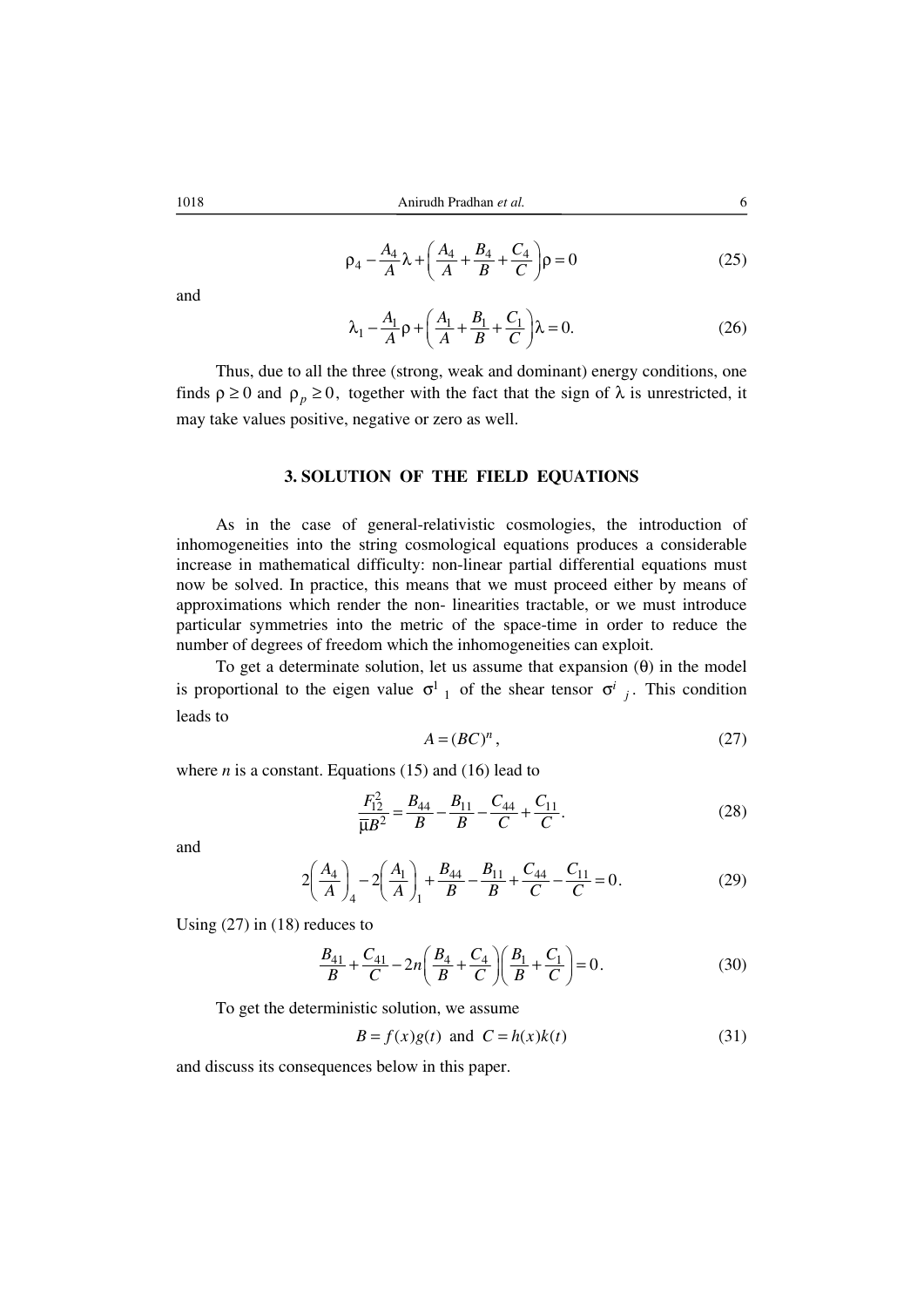In this case Eq. (30) reduces to

$$
\frac{f_1/f}{h_1/h} = -\frac{(2n-1)(k_4/k) + 2n(g_4/g)}{(2n-1)(g_4/g) + 2n(k_4/k)} = K(\text{constant}).
$$
\n(32)

which leads to

$$
\frac{f_1}{f} = K \frac{h_1}{h},\tag{33}
$$

and

$$
\frac{k_4/k}{g_4/g} = \frac{K - 2nK - 2n}{2nK + 2n - 1} = a(\text{constant}).
$$
\n(34)

From Eqs. (33) and (34), we obtain

$$
f = \alpha h^K,\tag{35}
$$

and

$$
k = \delta g^a,\tag{36}
$$

where 
$$
\alpha
$$
 and  $\delta$  are integrating constants.

From Eqs. (29) and (27), we obtain

$$
(2n+1)\frac{B_{44}}{B} - 2n\frac{B_4^2}{B^2} + (2n+1)\frac{C_{44}}{C} - 2n\frac{C_4^2}{C^2} =
$$
  
=  $(2n+1)\frac{B_{11}}{B} + (2n+1)\frac{C_{11}}{C} - 2n\frac{B_1^2}{B^2} - 2n\frac{C_1^2}{C^2} = N$  (constant). (37)

Eqs. (31) and (37) lead to

$$
gg_{44} + rg_4^2 = sg^2,\tag{38}
$$

where

$$
r = \frac{a(a-1) - 2n(a+1)}{(2n+1)(a+1)}, \quad s = \frac{N}{(2n+1)(a+1)}.
$$

Integrating Eq. (38), we obtain

$$
g = \left(c_2 e^{bt} + c_3 e^{-bt}\right)^{\frac{1}{(r+1)}},\tag{39}
$$

where  $b = \sqrt{s(1+r)}$  and  $c_2$ ,  $c_3$  are constants of integration. Thus from (36), we obtain

$$
k = \delta \left( c_2 e^{bt} + c_3 e^{-bt} \right) \overline{\left( r+1 \right)}.
$$
 (40)

From Eqs. (33) and (37), we have

$$
hh_{11} + \ell h_1^2 = mh^2,
$$
\n(41)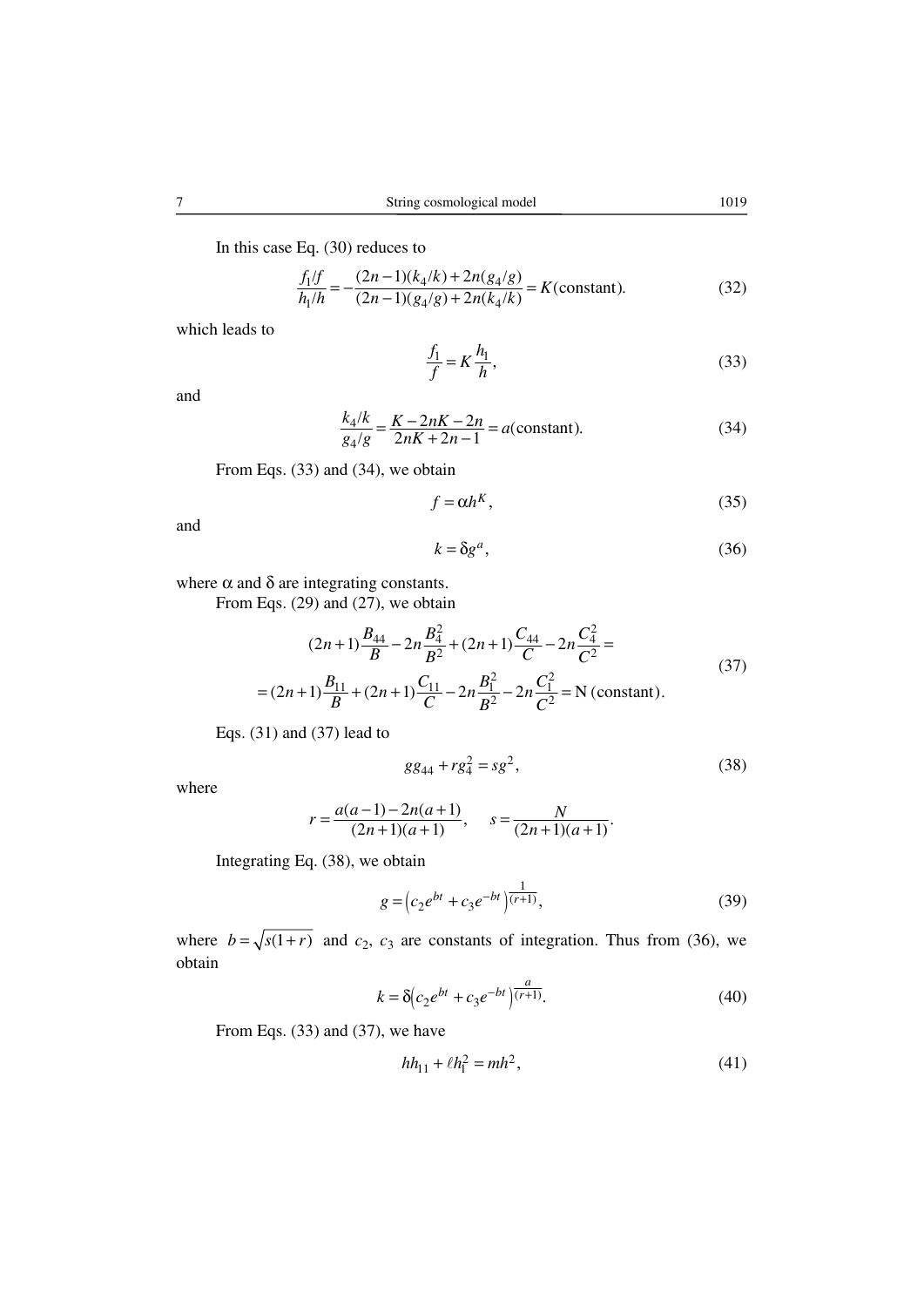where

$$
\ell = \frac{K(K-1) - 2n(K+1)}{(2n+1)(K+1)},
$$

$$
m = \frac{N}{(2n+1)(K+1)}.
$$

Integrating (41), we get

$$
h = (r_2 e^{\beta x} + r_3 e^{-\beta x})^{\frac{1}{(\ell+1)}},
$$
\n(42)

where  $\beta = \sqrt{m(\ell + 1)}$  and  $r_2$ ,  $r_3$  are constants of integration. Eqs. (35) and (42) lead to

$$
f = \alpha \left( r_2 e^{\beta x} + r_3 e^{-\beta x} \right) \overline{\binom{\ell + 1}{\ell + 1}}.
$$
 (43)

Hence we obtain

$$
B = fg = \alpha \left( r_2 e^{\beta x} + r_3 e^{-\beta x} \right) \frac{K}{(\ell+1)} \left( c_2 e^{bt} + c_3 e^{-bt} \right) \frac{1}{(r+1)},\tag{44}
$$

$$
C = \delta \left( r_2 e^{\beta x} + r_3 e^{-\beta x} \right) \frac{1}{(\ell+1)} \left( c_2 e^{bt} + c_3 e^{-bt} \right) \frac{a}{(r+1)},\tag{45}
$$

$$
A = (BC)^n = (\alpha \delta)^n \left( r_2 e^{\beta x} + r_3 e^{-\beta x} \right)^{\frac{n(K+1)}{(\ell+1)}} \left( c_2 e^{bt} + c_3 e^{-bt} \right)^{\frac{n(a+1)}{(r+1)}}.
$$
 (46)

Thus the geometry of the space-time (1) reduces to the form

$$
ds^{2} = (\alpha \delta)^{2n} \left( r_{2} e^{\beta x} + r_{3} e^{-\beta x} \right) \frac{2n(K+1)}{(\ell+1)} \left( c_{2} e^{bt} + c_{3} e^{-bt} \right) \frac{2n(a+1)}{(r+1)} (dx^{2} - dt^{2}) +
$$
  
+
$$
\alpha^{2} \left( r_{2} e^{\beta x} + r_{3} e^{-\beta x} \right) \frac{2K}{(\ell+1)} \left( c_{2} e^{bt} + c_{3} e^{-bt} \right) \frac{2}{(r+1)} dy^{2} +
$$
  
+
$$
\delta^{2} \left( r_{2} e^{\beta x} + r_{3} e^{-\beta x} \right) \frac{2}{(\ell+1)} \left( c_{2} e^{bt} + c_{3} e^{-bt} \right) \frac{2a}{(r+1)} dz^{2}.
$$
 (47)

# **4. SOME PHYSICAL AND GEOMETRIC PROPERTIES**

The energy density ( $\rho$ ), the string tension density ( $\lambda$ ), the particle density ( $\rho_p$ ) for the model (47) are given by

$$
\rho = \frac{1}{(\alpha \delta)^{2n} \left( r_2 e^{\beta x} + r_3 e^{-\beta x} \right)^{\frac{2n(K+1)}{(\ell+1)}} \left( c_2 e^{bt} + c_3 e^{-bt} \right)^{\frac{2n(a+1)}{(r+1)}}} \times \sqrt{\frac{\beta^2 \left\{ n(K+1)^2 + K(\ell-K) + \ell \right\} \left( r_2 e^{\beta x} - r_3 e^{-\beta x} \right)^2}{(\ell+1)^2} + \sqrt{\frac{\beta^2 \left\{ n(K+1)^2 + K(\ell-K) + \ell \right\} \left( r_2 e^{\beta x} + r_3 e^{-\beta x} \right)^2}{\left( r_2 e^{\beta x} + r_3 e^{-\beta x} \right)^2}} + \sqrt{\frac{\beta^2 \left\{ n(K+1)^2 + K(\ell-K) + \ell \right\} \left( r_2 e^{-\beta x} + r_3 e^{-\beta x} \right)^2}{\left( r_2 e^{-\beta x} + r_3 e^{-\beta x} \right)^2}}
$$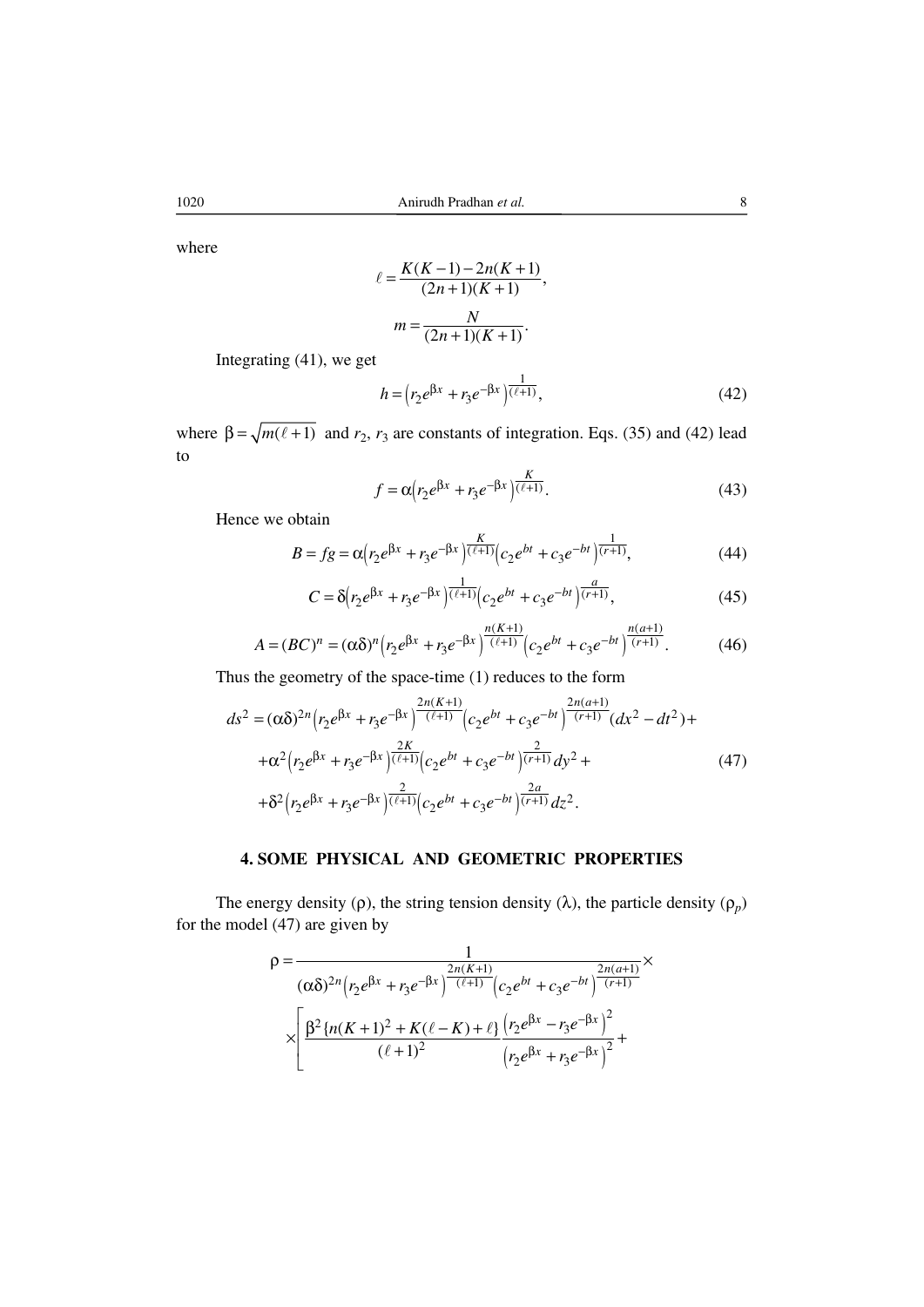$(r_2 e^{i\pi} + r_3 e^{-i\pi})^{(\ell+1)} (c_2 e^{i\pi} + c_3 e^{-i\pi})$ 

$$
+\frac{b^2\{n(a+1)^2+a\}}{(r+1)}\frac{\left(c_2e^{bt}-c_3e^{-bt}\right)^2}{\left(c_2e^{bt}+c_3e^{-bt}\right)^2}-\frac{\beta^2(K+1)}{(\ell+1)}-\frac{F_{12}^2}{2\overline{\mu}\alpha^2\left(r_2e^{\beta x}+r_3e^{-\beta x}\right)\frac{2K}{(\ell+1)}\left(c_2e^{bt}+c_3e^{-bt}\right)\frac{2}{(r+1)}}\right],
$$
\n(48)

$$
2\overline{\mu}\alpha^{2}(r_{2}e^{\beta x}+r_{3}e^{-\beta x})(\ell+1)(c_{2}e^{\beta t}+c_{3}e^{-\beta t})(r+1))
$$
\n
$$
\lambda = \frac{1}{(\alpha\delta)^{2n}(r_{2}e^{\beta x}+r_{3}e^{-\beta x})^{\frac{2n(K+1)}{(\ell+1)}}(c_{2}e^{\beta t}+c_{3}e^{-\beta t})^{\frac{2n(a+1)}{(r+1)}}}
$$
\n
$$
\times \left[\frac{b^{2}\left\{a(a-r)+r-n(a+1)^{2}\right\}\left(c_{2}e^{\beta t}-c_{3}e^{-\beta t}\right)^{2}}{(r+1)^{2}}+\frac{b^{2}(a+1)}{(r+1)}-\frac{\beta^{2}\left\{K(n+1)+n\right\}^{2}\left(r_{2}e^{\beta x}-r_{3}e^{-\beta x}\right)^{2}}{(r_{2}e^{\beta x}+r_{3}e^{-\beta x})^{2}}-\frac{F_{12}^{2}}{2\overline{\mu}\alpha^{2}(r_{2}e^{\beta x}+r_{3}e^{-\beta x})^{\frac{2K}{(\ell+1)}}(c_{2}e^{\beta t}+c_{3}e^{-\beta t})^{\frac{2}{(\ell+1)}}}\right], \tag{49}
$$

where

$$
F_{12}^{2} = \overline{\mu}\alpha^{2}(r_{2}e^{\beta x} + r_{3}e^{-\beta x})\frac{2K}{(\ell+1)}(c_{2}e^{bt} + c_{3}e^{-bt})\frac{2}{(r+1)\kappa}\times
$$
\n
$$
\times \left[\frac{b^{2}(1-a)}{(r+1)}\left\{1 - \frac{(r-a)}{(r+1)}\frac{(c_{2}e^{bt} - c_{3}e^{-bt})^{2}}{(c_{2}e^{bt} + c_{3}e^{-bt})^{2}}\right\} + \frac{\beta^{2}(1-K)}{(\ell+1)}\left\{1 - \frac{(\ell-K)}{(\ell+1)}\frac{(r_{2}e^{\beta x} - r_{3}e^{-\beta x})^{2}}{(r_{2}e^{\beta x} + r_{3}e^{-\beta x})^{2}}\right\}\right].
$$
\n
$$
\rho_{p} = \frac{1}{(\alpha\delta)^{2n}(r_{2}e^{\beta x} + r_{3}e^{-\beta x})\frac{2n(K+1)}{(\ell+1)}(c_{2}e^{bt} + c_{3}e^{-bt})\frac{2n(a+1)}{(r+1)}}\times
$$
\n
$$
\times \left[\frac{\beta^{2}\left\{n(K+1)(K+2) + K(\ell-K) + (\ell+n)\right\}\left(r_{2}e^{\beta x} - r_{3}e^{-\beta x}\right)^{2}}{(r_{2}e^{\beta x} + r_{3}e^{-\beta x})^{2}} + \frac{\beta^{2}(a-r)(1-a)}{(\ell+1)^{2}}\frac{(c_{2}e^{bt} - c_{3}e^{-bt})^{2}}{(c_{2}e^{bt} + c_{3}e^{-bt})^{2}} - \frac{\beta^{2}(K+1)}{(\ell+1)} + \frac{b^{2}(a+1)}{(r+1)}\right].
$$
\n(51)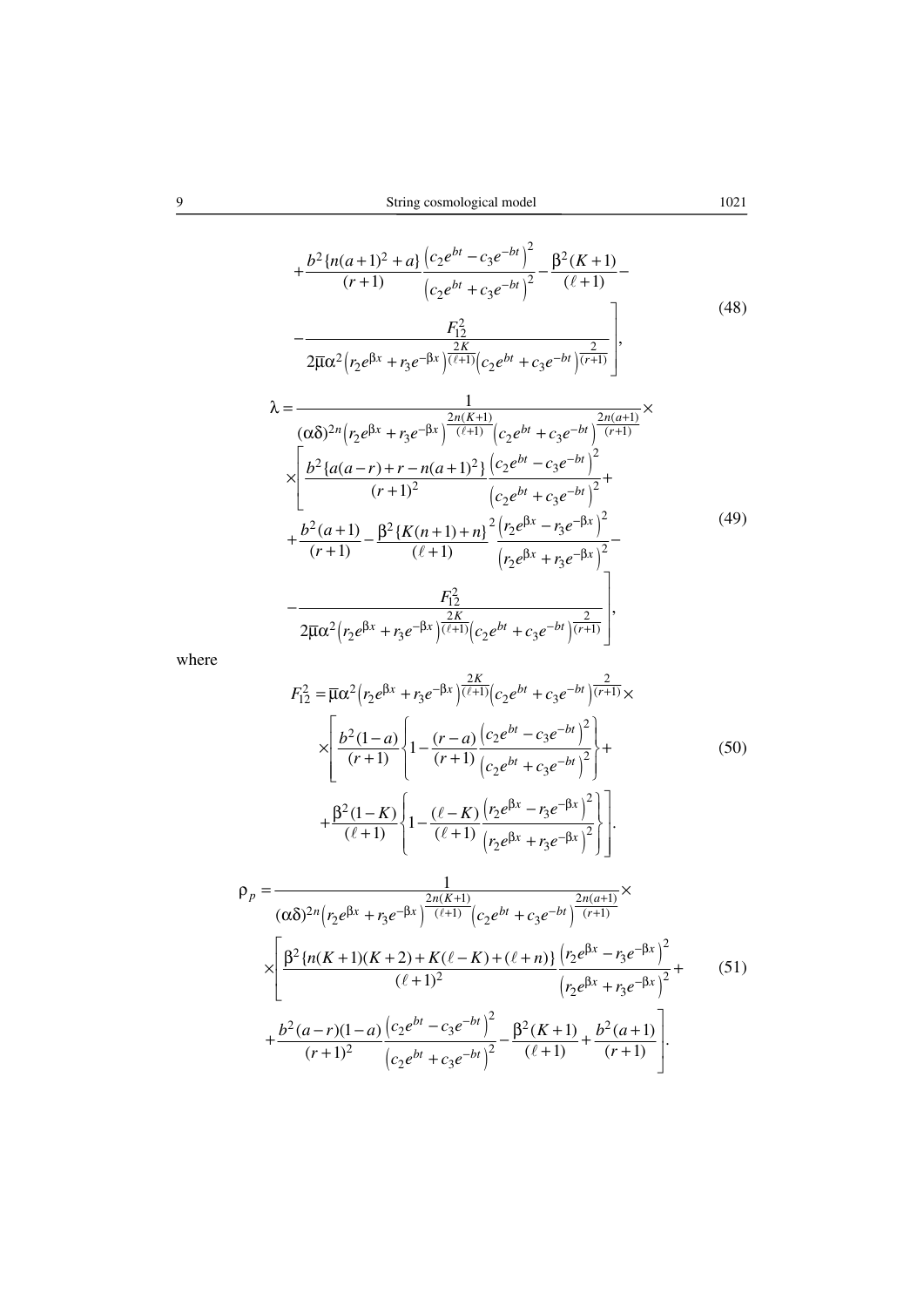The scalar of expansion ( $\theta$ ), shear tensor ( $\sigma$ ), acceleration vector  $\dot{u}_i$  and the proper volume for  $(V^3)$  for the model (47) are given by

$$
\theta = \frac{(n+1)(a+1)b(c_2e^{bt} - c_3e^{-bt})}{(r+1)(\alpha\delta)^n (r_2e^{\beta x} + r_3e^{-\beta x})^{\frac{n(K+1)}{(\ell+1)}}(c_2e^{bt} + c_3e^{-bt})^{\frac{n(a+1)}{(r+1)}+1}},
$$
(52)

$$
\sigma^2 = \frac{b^2 \{(a+1)^2(n^2-n+1)-3a\} \left(c_2 e^{bt} - c_3 e^{-bt}\right)^2}{3(r+1)^2 (\alpha \delta)^{2n} \left(r_2 e^{\beta x} + r_3 e^{-\beta x}\right)^{\frac{2n(K+1)}{\left(\ell+1\right)}} \left(c_2 e^{bt} + c_3 e^{-bt}\right)^{\frac{2n(a+1)}{\left(r+1\right)}+2}}\tag{53}
$$

$$
\dot{u}_i = \left( \frac{n(K+1)\beta \left( r_2 e^{\beta x} - r_3 e^{-\beta x} \right)}{(\ell+1) \left( r_2 e^{\beta x} + r_3 e^{-\beta x} \right)}, 0, 0, 0 \right), \tag{54}
$$

$$
V^3 = (\alpha \delta)^{2n+1} \Big( r_2 e^{\beta x} + r_3 e^{-\beta x} \Big)^{\frac{(2n+1)(K+1)}{(\ell+1)}} \Big( c_2 e^{bt} + c_3 e^{-bt} \Big)^{\frac{(2n+1)(a+1)}{(r+1)}}. \tag{55}
$$

From Eqs. (52) and (53), we obtain

$$
\frac{\sigma^2}{\theta^2} = \frac{(a+1)^2(n^2-n+1)-3a}{3(n+1)^2(a+1)^2} = \text{constant.}
$$
 (56)

The model (47) represents an expanding, shearing and non-rotating universe. The expansion in the model increases as time increases when  $n < 0$  but the expansion in the model decreases as time increases when  $n > 0$ . The spatial volume *V* increases as time increases. If we set the suitable values of constants, we find that energy conditions  $\rho \ge 0$ ,  $\rho_p \ge 0$  are satisfied. We observe that  $\frac{\sigma}{\theta}$  is constant throughout. Hence the model does not approach isotropy. The energy density (ρ) and string tension density ( $\lambda$ ) decrease as electromagnetic field component ( $F_{12}$ ) increases. The electromagnetic field tensor  $(F_{12})$  becomes in uniform state when  $x = 0$ ,  $t = 0$  and it increases when *x* and *t* increase.

#### **5. CONCLUDING REMARKS**

In this paper, we have investigated the behaviour of a string in the cylindrically symmetric inhomogeneous universe in presence of electromagnetic field with perfect fluid distribution. Generally the model is expanding, shearing, non-rotating and accelerating. The solution obtained in this paper is new and different from the other author's solutions. In this solution all physical and kinematical quantities depend on at most one space coordinate and the time.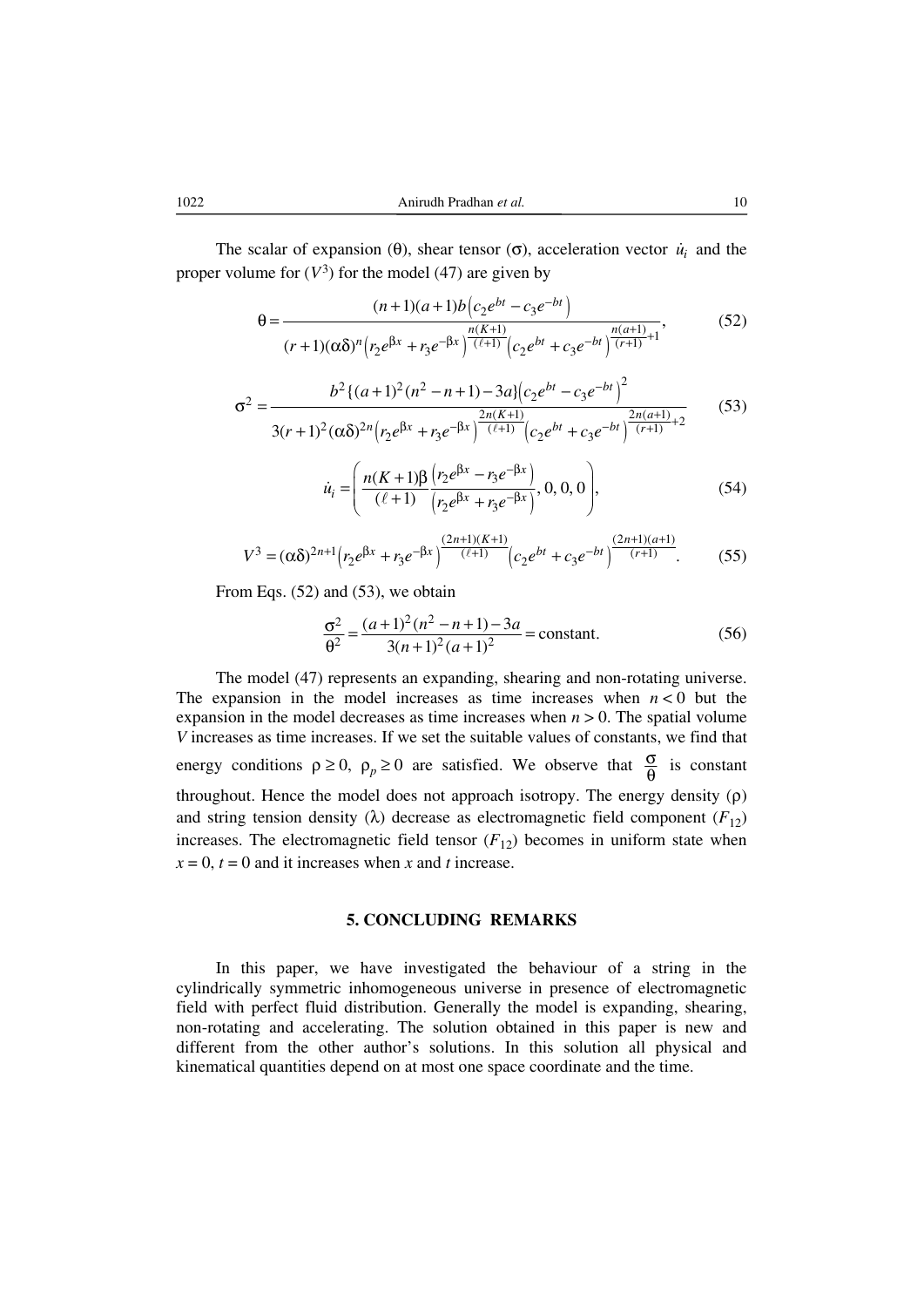*Acknowledgements*. One of the authors (A. P.) would like to thank Professor G. Date, IMSc., Chennai, India for providing facility where the part of this work was carried out.

## **REFERENCES**

- 1. Ya. B. Zel'dovich, I. Yu. Kobzarev, L. B. Okun, Zh. Eksp. Teor. Fiz., **67** (1975) 3; Sov. Phys.- JETP, **40**, 1 (1975).
- 2. T. W. B. Kibble, J. Phys. A: Math. Gen., **9**, 1387 (1976).
- 3. T. W. B. Kibble, Phys. Rep., **67**, 183 (1980).
- 4. A. E. Everett, Phys. Rev., **24**, 858 (1981).
- 5. A. Vilenkin, Phys. Rev. D, **24**, 2082 (1981).
- 6. Ya. B. Zel'dovich, Mon. Not. R. Astron. Soc., **192**, 663 (1980).
- 7. P. S. Letelier, Phys. Rev. D, **20**, 1249 (1979).
- 8. P. S. Letelier, Phys. Rev. D, **28**, 2414 (1983).
- 9. J. Stachel, Phys. Rev. D, **21**, 2171 (1980).
- 10. P. P. Kronberg, Rep. Prog. Phys., **57**, 325 (1994).
- 11. P. P. Kronberg, J. J. Perry, E. L. H. Zukowski, ApJ, **387**, 528 (1992).
- 12. K. S. Thorne, ApJ, **148**, 51 (1967).
- 13. K. C. Jacob, ApJ, **153**, 661 (1967).
- 14. Ya. B. Zel'dovich, A. A. Ruzmainkin, D. D. Sokoloff, *Magnetic field in Astrophysics*, Gordon and Breach, New York, 1983.
- 15. J. D. Barrow, P. G. Ferreira, J. Silk, Phys. Rev. Lett., **78**, 3610 (1997).
- 16. C. G. Tsagas, J. D. Barrow, Class. Quantum Grav., **14**, 2539 (1997).
- 17. R. Bali, A. Tyagi, Gen. Rel. Grav., **21**, 297 (1989).
- 18. A. Pradhan, I. Chakrabarty, N. N. Saste, Int. J. Mod. Phys. D, **10**, 741 (2001).
- 19. A. Pradhan, P. K. Singh, K. Jotania, Czech. J. Phys., **56**, 641 (2006).
- 20. E. R. Harrison, Phys. Rev. Lett., **30**, 188 (1973).
- 21. M. Giovannini, Int. J. Mod. Phys. D, **13**, 391 (2004).
- 22. H. P. Robertson, A. G. Walker, Proc. London Math. Soc., **42**, 90 (1936).
- 23. C. W. Misner, K. S. Thorne, J. A. Wheeler, *Gravitation*, W. H. Freeman, New York (1973).
- 24. E. Asseo, H. Sol, Phys. Rep., **6**, 148 (1987).
- 25. R. Pudritz, J. Silk, Astrophys. J., **342**, 650 (1989).
- 26. K. T. Kim, P. G. Tribble, P. P. Kronberg, Astrophys. J., **379**, 80 (1991).
- 27. R. Perley, G. Taylor, Astrophys. J., **101**, 1623 (1991).
- 28. P. P. Kronberg, J. J. Perry, E. L. Zukowski, Astrophys. J., **387**, 528 (1991).
- 29. A. M. Wolfe, K. Lanzetta, A. L. Oren, Astrophys. J., **388**, 17 (1992).
- 30. R. Kulsrud, R. Cen, J. P. Ostriker, D. Ryu, Astrophys. J., **380**, 481 (1997).
- 31. J. D. Barrow, Phys. Rev. D, **55**, 7451 (1997).
- 32. M. A. Melvin, Ann. New York Acad. Sci., **262**, 353 (1975).
- 33. A. Banerjee, A. K. Sanyal, S. Chakraborty, Pramana-J. Phys., **34**, 1 (1990).
- 34. S. Chakraborty, Ind. J. Pure Appl. Phys., **29**, 31 (1980).
- 35. R. Tikekar, L. K. Patel, Gen. Rel. Grav., **24**, 397 (1992).
- 36. R. Tikekar, L. K. Patel, Pramana-J. Phys., **42**, 483 (1994).
- 37. L. K. Patel, S. D. Maharaj, Pramana-J. Phys., **47**, 1 (1996).
- 38. S. Ram, T. K. Singh, Gen. Rel. Grav., **27**, 1207 (1995).
- 39. J. Carminati, C. B. G. McIntosh, J. Phys. A: Math. Gen., **13**, 953 (1980).
- 40. G. P. Singh, T. Singh, Gen. Rel. Grav., **31**, 371 (1999).
- 41. G. P. Singh, Nuovo Cim. B, **110**, 1463 (1995).